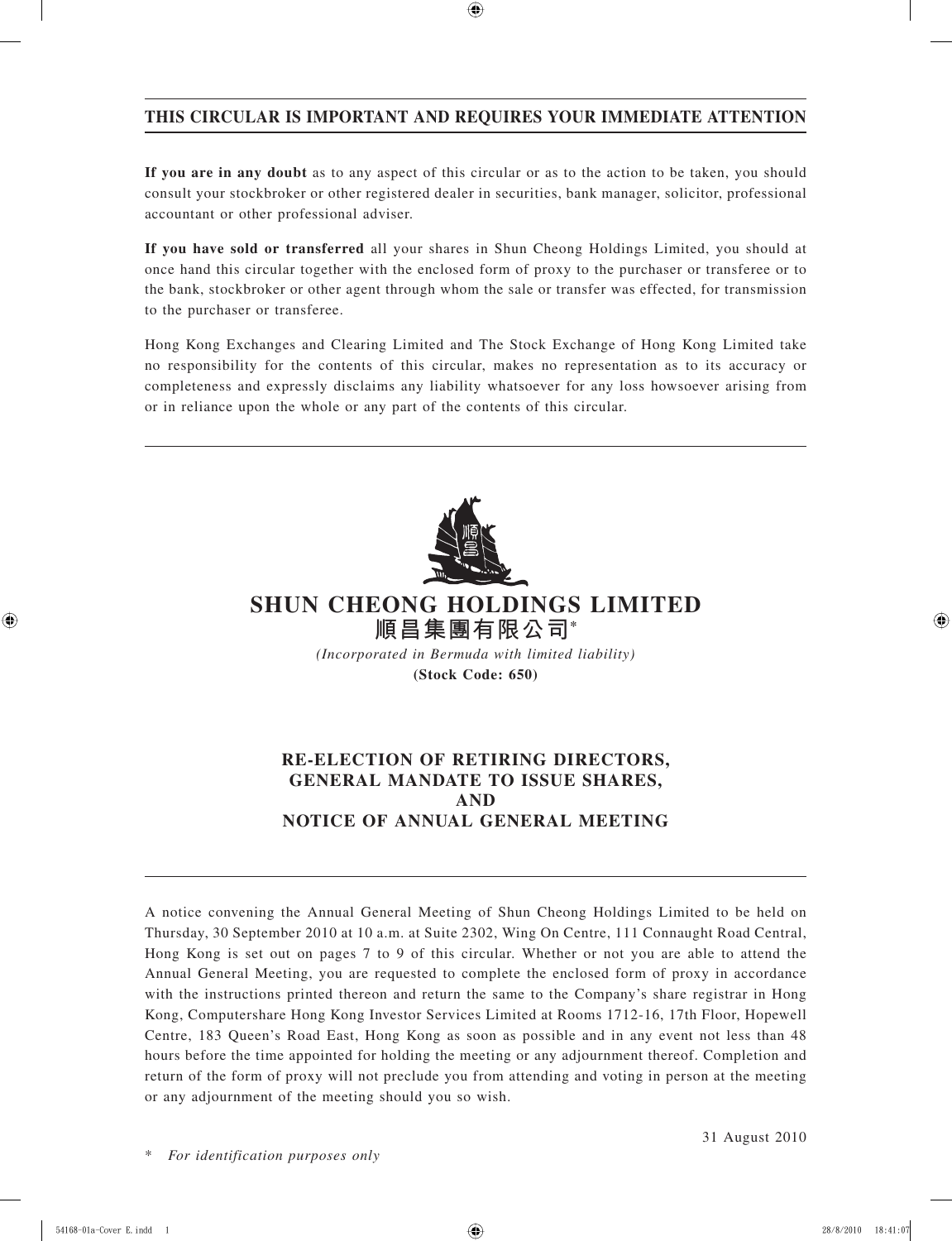## **CONTENTS**

## *Page(s)*

|                                              | -1             |
|----------------------------------------------|----------------|
| Letter from the Board                        |                |
|                                              | 2              |
|                                              | $\mathcal{E}$  |
|                                              | 3              |
| Annual General Meeting and Proxy Arrangement | 3              |
|                                              | 3              |
|                                              | $\overline{4}$ |
|                                              | $\overline{4}$ |
|                                              | $\overline{4}$ |
|                                              | $5 - 6$        |
|                                              | $7-9$          |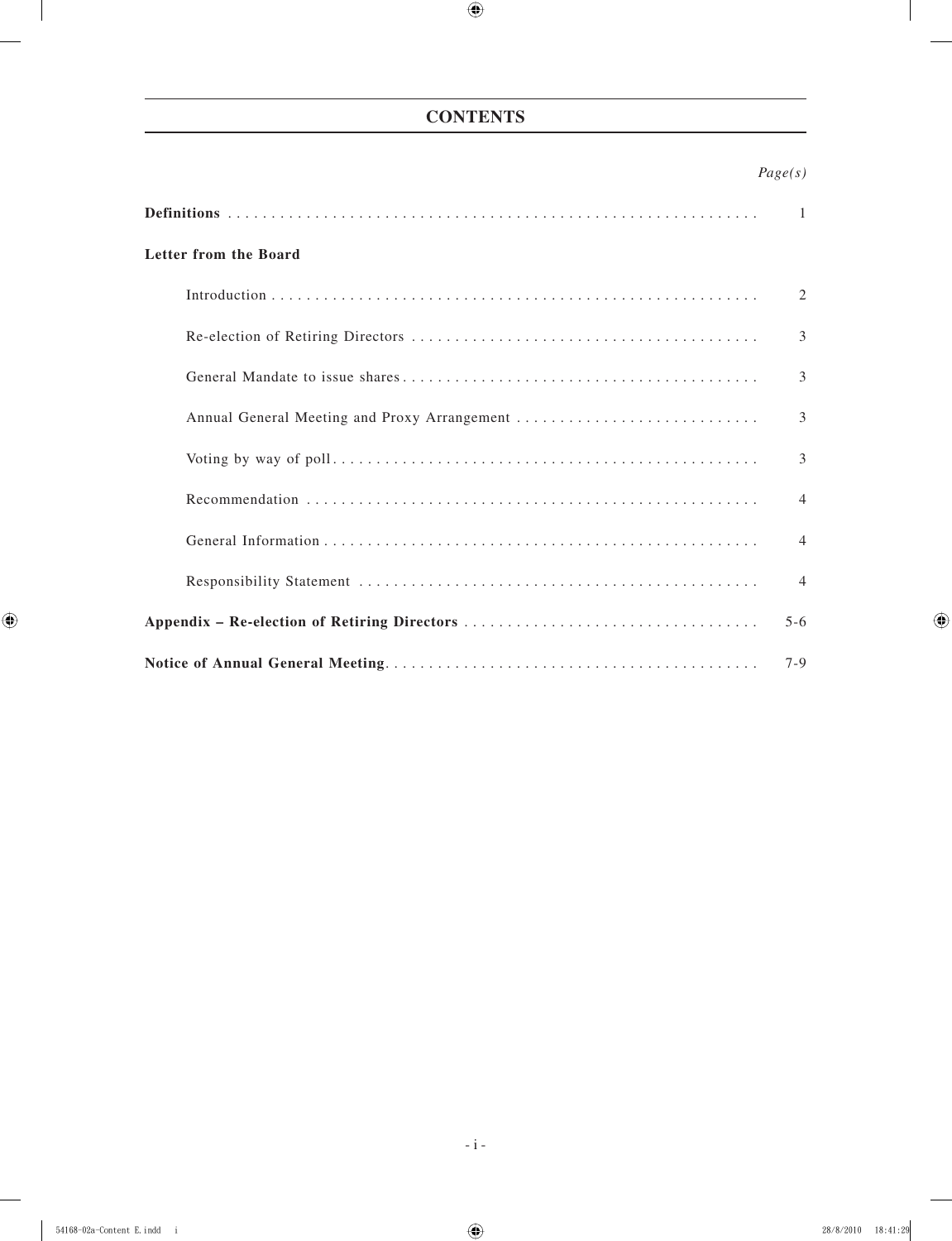## **DEFINITIONS**

*In this circular, unless the context requires otherwise, the following expressions have the following meanings:*

| "Annual General Meeting"  | the annual general meeting of the Company to be held on<br>Thursday, 30 September 2010, at 10 a.m. at Suite 2302, Wing<br>On Centre, 111 Connaught Road Central, Hong Kong and notice<br>of which is set out on pages 7 to 9 of this circular |
|---------------------------|-----------------------------------------------------------------------------------------------------------------------------------------------------------------------------------------------------------------------------------------------|
| "Board"                   | the board of Directors                                                                                                                                                                                                                        |
| "Bye-Laws"                | the bye-laws of the Company                                                                                                                                                                                                                   |
| "Company"                 | Shun Cheong Holdings Limited, an exempted company incorporated<br>in Bermuda with limited liability and registered in Hong Kong<br>under Part XI of the Companies Ordinance, the shares of which<br>are listed on the Stock Exchange          |
| "Directors"               | the director(s) of the Company                                                                                                                                                                                                                |
| "Hong Kong"               | the Hong Kong Special Administrative Region of the People's<br>Republic of China                                                                                                                                                              |
| "Latest Practicable Date" | 27 August 2010, being the latest practicable date prior to the<br>printing of this circular for ascertaining certain information<br>contained in this circular                                                                                |
| "Listing Rules"           | Rules Governing the Listing of Securities on the Stock<br>Exchange                                                                                                                                                                            |
| "SFO"                     | the Securities and Futures Ordinance (Chapter 571 of the Laws<br>of Hong Kong)                                                                                                                                                                |
| "Share $(s)$ "            | share(s) of $HK$0.01$ each in the issued share capital of the<br>Company                                                                                                                                                                      |
| "Shareholder(s)"          | the holder(s) of $Share(s)$                                                                                                                                                                                                                   |
| "Stock Exchange"          | The Stock Exchange of Hong Kong Limited                                                                                                                                                                                                       |
| "Takeovers Code"          | The Hong Kong Codes on Takeovers and Mergers issued by the<br>Securities and Futures Commission in Hong Kong                                                                                                                                  |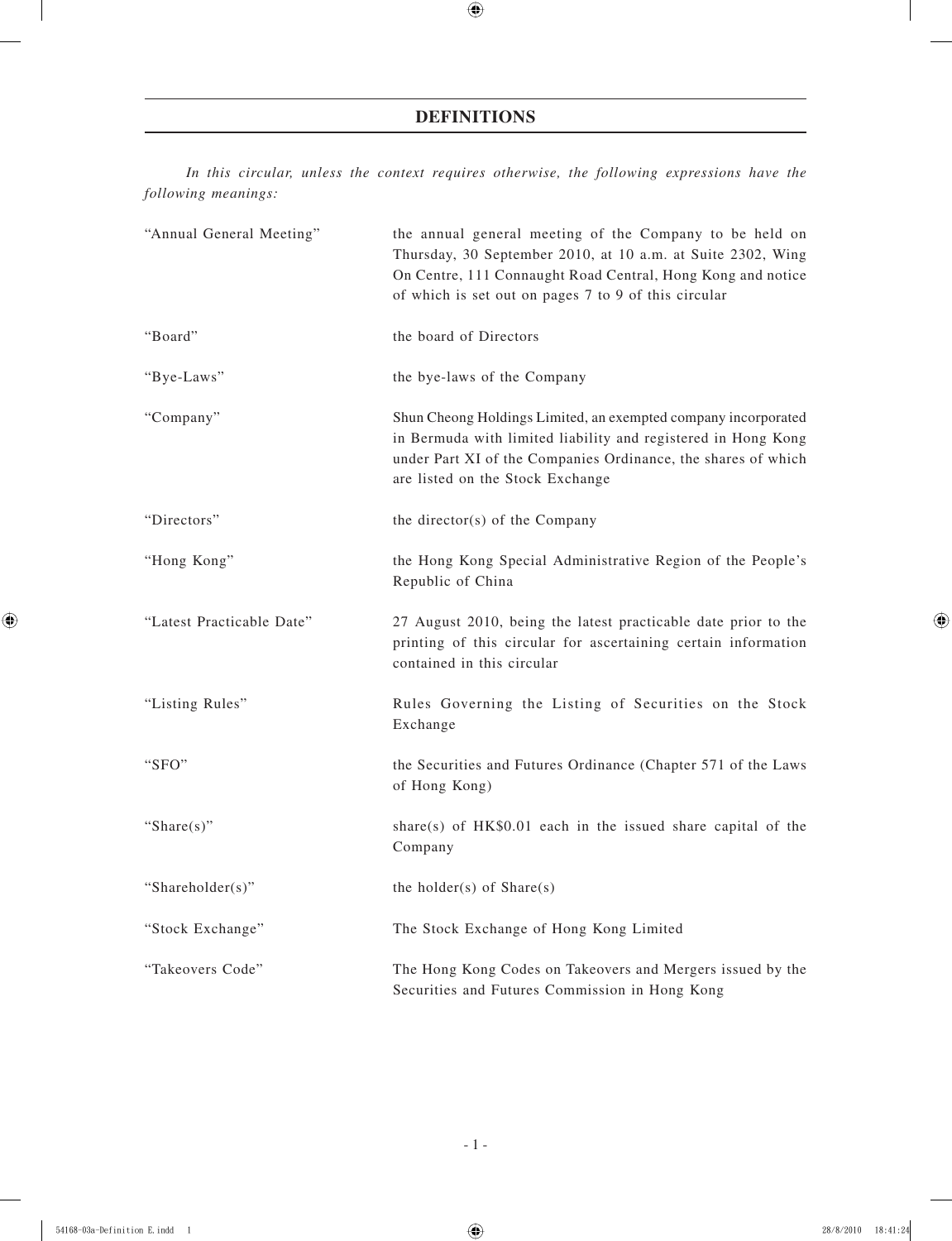## **LETTER FROM THE BOARD**



# **SHUN CHEONG HOLDINGS LIMITED 順昌集團有限公司\***

*(Incorporated in Bermuda with limited liability)* **(Stock Code: 650)**

*Executive Directors: Registered Office:* Cao Jing *(Executive Chairman)* Canon's Court Zhang Shaohua *(Managing Director)* 22 Victoria Street

*Non Executive Director:* Bermuda Mo Tianquan

*Independent Non-executive Directors: Principal Place of Business:* Ye Jianping Suite 2302, Wing On Centre, Palaschuk Derek Myles 111 Connaught Road Central, Yao Xusheng Hong Kong

Hamilton HM12

*Head office and*

31 August 2010

*To Shareholders*

Dear Sir or Madam,

## **RE-ELECTION OF RETIRING DIRECTORS, GENERAL MANDATE TO ISSUE SHARES, AND NOTICE OF ANNUAL GENERAL MEETING**

#### **INTRODUCTION**

The purpose of this circular is to provide you with information relating to the proposed resolutions at the Annual General Meeting so as to give you all information reasonably necessary to enable you to make an informed decision on whether to vote for or against the resolutions in relation thereto.

The resolutions include (i) the re-election of retiring Directors and (ii) the granting to the Directors of general mandate for the issue of the Company's Shares up to 20% of the issued share capital of the Company as at the date of passing of the resolutions.

 $For$  *identification purposes only*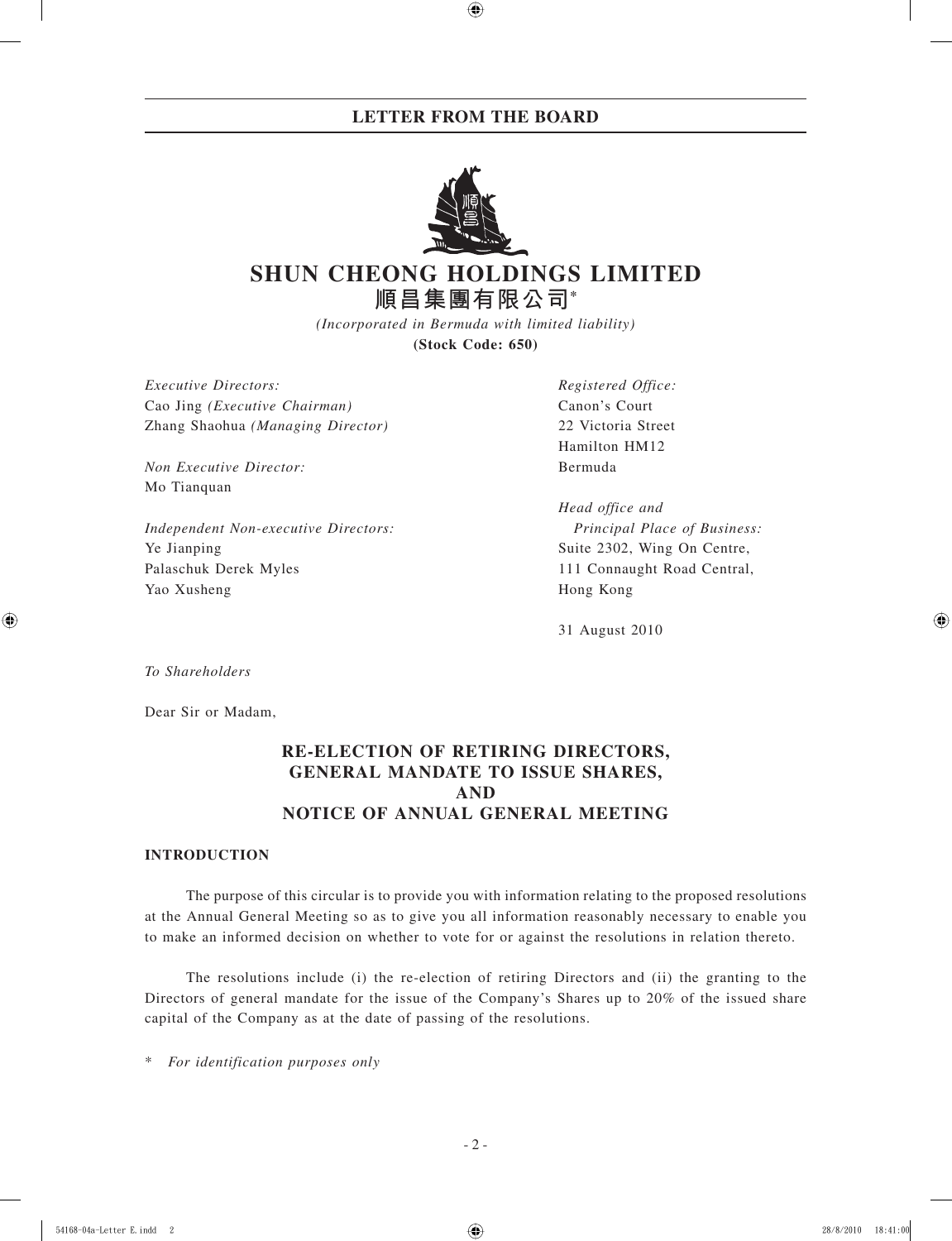#### **RE-ELECTION OF RETIRING DIRECTORS**

In accordance with the Bye-Laws, Messrs. Palaschuk Derek Myles and Yao Xusheng will retire and, being eligible, offer themselves for re-election at the forthcoming Annual General Meeting.

Biographical details, interests in the Shares and remuneration of Mr. Palaschuk Derek Myles and Mr. Yao Xusheng are set out in the Appendix to this circular.

#### **GENERAL MANDATE TO ISSUE SHARES**

Ordinary Resolution no. 4 will be proposed at the Annual General Meeting to grant the Board a general and unconditional mandate to allot, issue, grant, distribute and otherwise deal with additional Shares, not exceeding 20 per cent. of the Company's issued share capital as at the date of such resolution, for the period until the conclusion of the next annual general meeting of the Company (or such earlier period as stated in the resolution) ("General Mandate"). As at the Latest Practicable Date, there were in issue an aggregate of 347,326,000 Shares. Exercise in full of the mandate on the basis that no further shares are issued or repurchased prior to the date of Annual General Meeting, could accordingly result in up to 69,465,200 Shares being issued by the Company.

#### **ANNUAL GENERAL MEETING AND PROXY ARRANGEMENT**

A notice of the Annual General Meeting is set out on pages 7 to 9 of this circular.

A form of proxy for use at the Annual General Meeting is enclosed with this circular. Whether or not you are able to attend the Annual General Meeting, you are requested to complete the form of proxy in accordance with the instructions printed thereon and return the same to the Company's share registrar in Hong Kong, Computershare Hong Kong Investor Services Limited, at Rooms 1712-16, 17th Floor, Hopewell Centre, 183 Queen's Road East, Hong Kong as soon as possible and in any event not less than 48 hours before the time appointed for holding the meeting or any adjournment thereof. Completion and return of the form of proxy will not preclude you from subsequently attending and voting in person at the meeting or any adjournment of the meeting should you so wish and in such event, the instrument appointing a proxy shall be deemed to be revoked.

The Directors are not aware of any shareholders who are required to abstain from voting on any particular resolutions at the Annual General Meeting.

#### **VOTING BY WAY OF POLL**

Pursuant to Rule 13.39(4) of the Listing Rules, all votes of Shareholders at the Annual General Meeting will be taken by poll and the Company will announce the results of the poll in the manner prescribed under Rule 13.39(5) of the Listing Rules.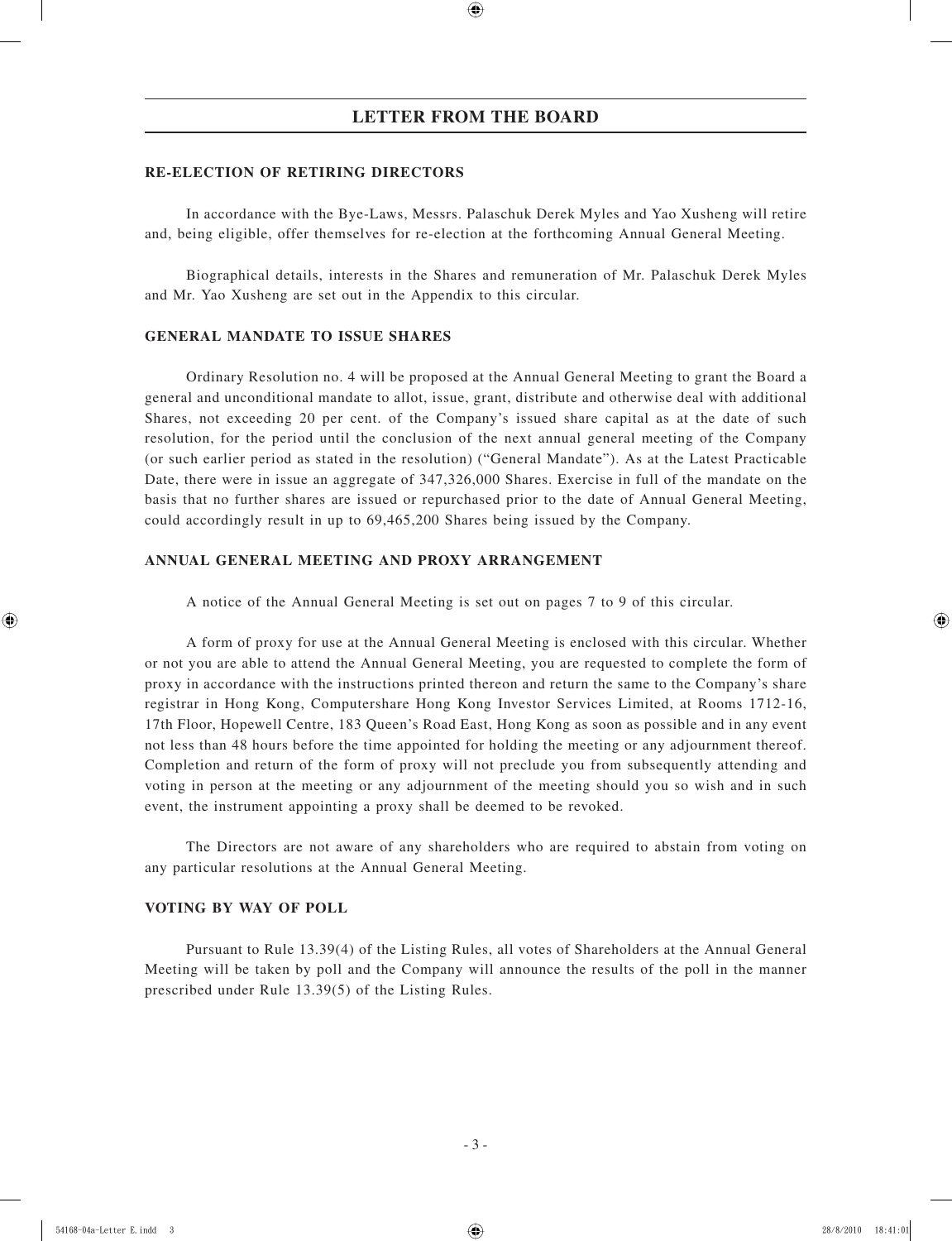#### **RECOMMENDATION**

The Directors believe that the proposals for the re-election of retiring Directors and the general mandate to issue Shares are in the best interests of the Company and its Shareholders as a whole. Accordingly, the Directors recommend that you should vote in favour of all the resolutions to be proposed at the Annual General Meeting.

#### **GENERAL INFORMATION**

Your attention is drawn to the additional information set out in the Appendix to this circular.

### **RESPONSIBILITY STATEMENT**

This circular includes particulars given in compliance with the Listing Rules for the purpose of giving information with regard to the Company. The Directors collectively and individually accept full responsibility for the accuracy of the information contained in this circular and confirm, having made all reasonable enquires, that to the best of their knowledge and belief there are no other facts the omission of which would make any statement herein misleading.

> Yours faithfully, For and on behalf of the Board **Shun Cheong Holdings Limited Cao Jing** *Executive Chairman*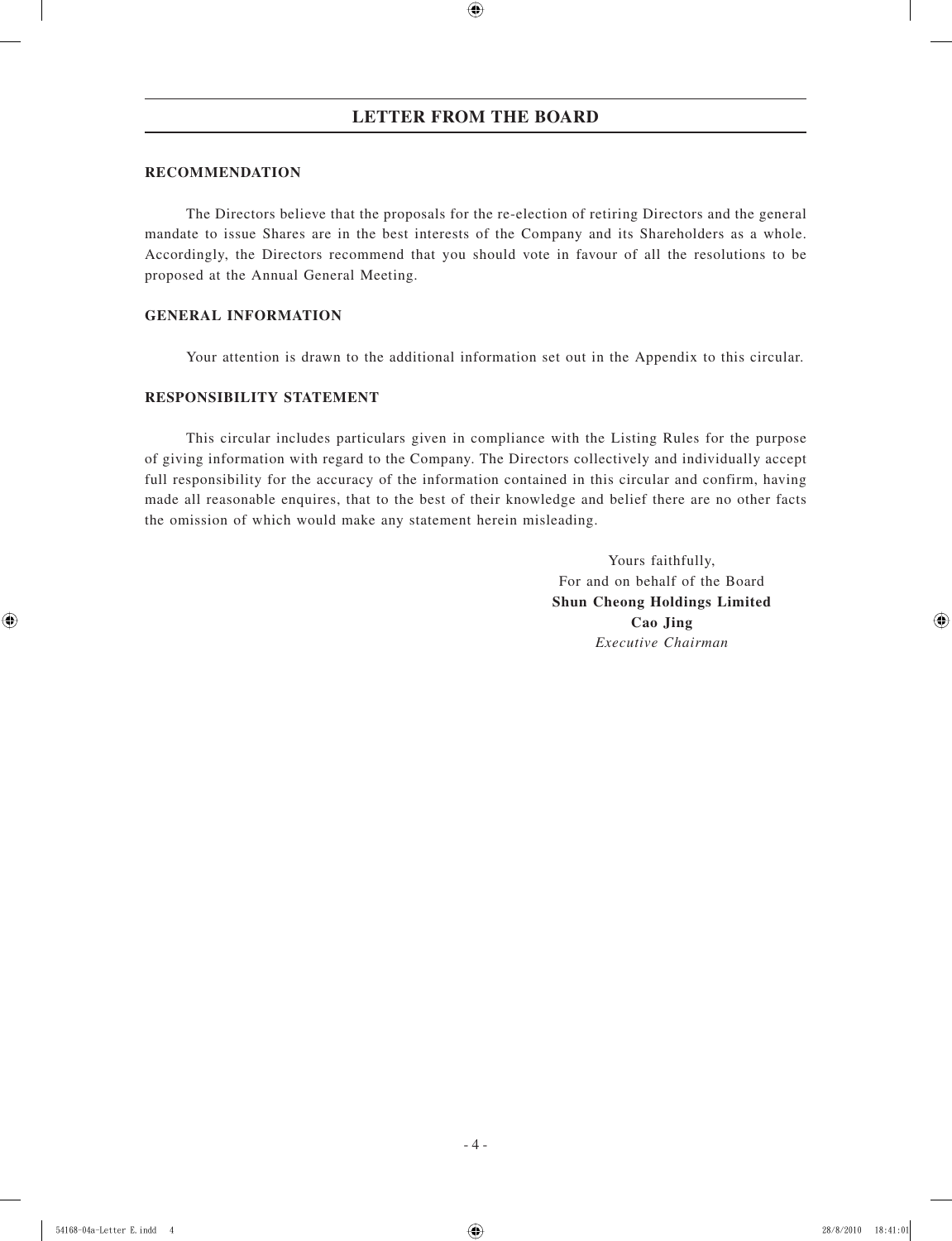In accordance with the Bye-Laws, the following Directors shall retire from office at the Annual General Meeting and, being eligible, offer themselves for re-election.

#### **Mr. Palaschuk Derek Myles**

Aged 46, was appointed as an independent non-executive director of the Company on 25 February 2008. He has been chief financial officer of Longtop Financial Technologies since September 2006, a New York Stock Exchange listed company. He was previously the chief financial officer of eLong Inc., a China-based Nasdaq-listed company, from April 2004 until July 2006. Prior to this, he worked with Sohu.com, a China-based Nasdaq-listed company, from July 2000 to March 2004 in various financial positions including chief financial officer. He also worked as an audit manager with PricewaterhouseCoopers in Hong Kong and Beijing. He holds a Bachelor of Commerce degree in accounting from the University of Saskatchewan, and an LLB from the University of British Columbia in Canada. He is also a Canadian Chartered Accountant.

As at the Latest Practicable Date, Mr. Palaschuk did not have any interests in the Shares within the meaning of Part XV of the SFO. Save as disclosed and other than his capacity as a Director, he did not hold any directorships in other listed companies in the last three years and he does not have any business relationship with any Directors, senior management or substantial or controlling shareholders of the Company.

No service contract has been signed between the Company and Mr. Palaschuk. He was not appointed for a specific term but is subject to retirement by rotation and re-election at the Company's annual general meeting in accordance with the Bye-Laws. Mr. Palaschuk is entitled to a director's fee of HK\$180,000 per annum plus reimbursement of out of pocket expenses which is based on the Company's remuneration policy, determined with reference to prevailing market rate and his expected contribution to the Company. Save as disclosed, there are no information concerning Mr. Palaschuk to be disclosed pursuant to any of the requirements of the provisions under Rule  $13.51(2)(h)$  to (v) of the Listing Rules nor are there other matters that need to be brought to the attention of the Shareholders.

#### **Mr. Yao Xusheng**

Aged 48, was appointed as an independent non-executive director of the Company on 6 March 2008. He has been chairman of Shanghai K Land Investments Company Limited since 2005, a company registered in Shanghai. He was previously the chief executive officer of Asia Pulp and Paper ("APP") China, from 2001 to 2005 and was the chief financial officer of APP from 1999 to 2001, APP is one of the world's leading pulp and paper companies. Prior to this, he is an assistant professor in Tsinghua University, China from 1986 to 1990. He holds a Master's Degree in Business Administration from the University of California Berkeley in USA, Master Degree in Economics from Clemson University in USA, Master Degree in economic and management and Bachelor Degree in Electrical Engineering both from Tsinghua University, the PRC.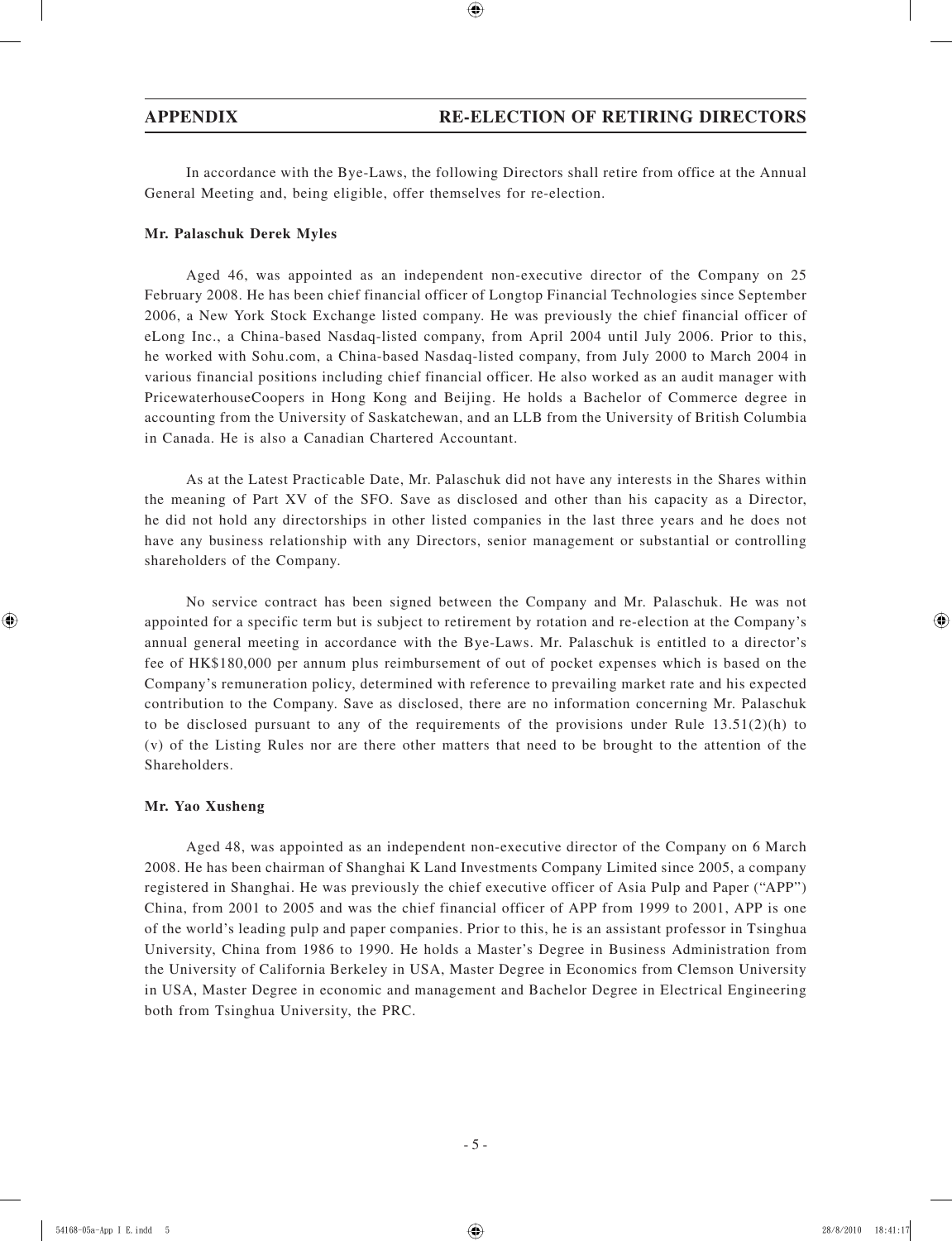As at the Latest Practicable Date, Mr. Yao did not have any interests in the Shares within the meaning of Part XV of the SFO. Save as disclosed and other than his capacity as a Director, he did not hold any directorships in other listed companies in the last three years and he does not have any business relationship with any Directors, senior management or substantial or controlling shareholders of the Company.

No service contract has been signed between the Company and Mr. Yao. He was not appointed for a specific term but is subject to retirement by rotation and re-election at the Company's annual general meeting in accordance with the Bye-Laws. Mr. Yao is entitled to a director's fee of HK\$100,000 per annum plus reimbursement of out of pocket expenses which is based on the Company's remuneration policy, determined with reference to prevailing market rate and his expected contribution to the Company. Save as disclosed, there are no information concerning Mr. Yao to be disclosed pursuant to any of the requirements of the provisions under Rule 13.51(2)(h) to (v) of the Listing Rules nor are there other matters that need to be brought to the attention of the Shareholders.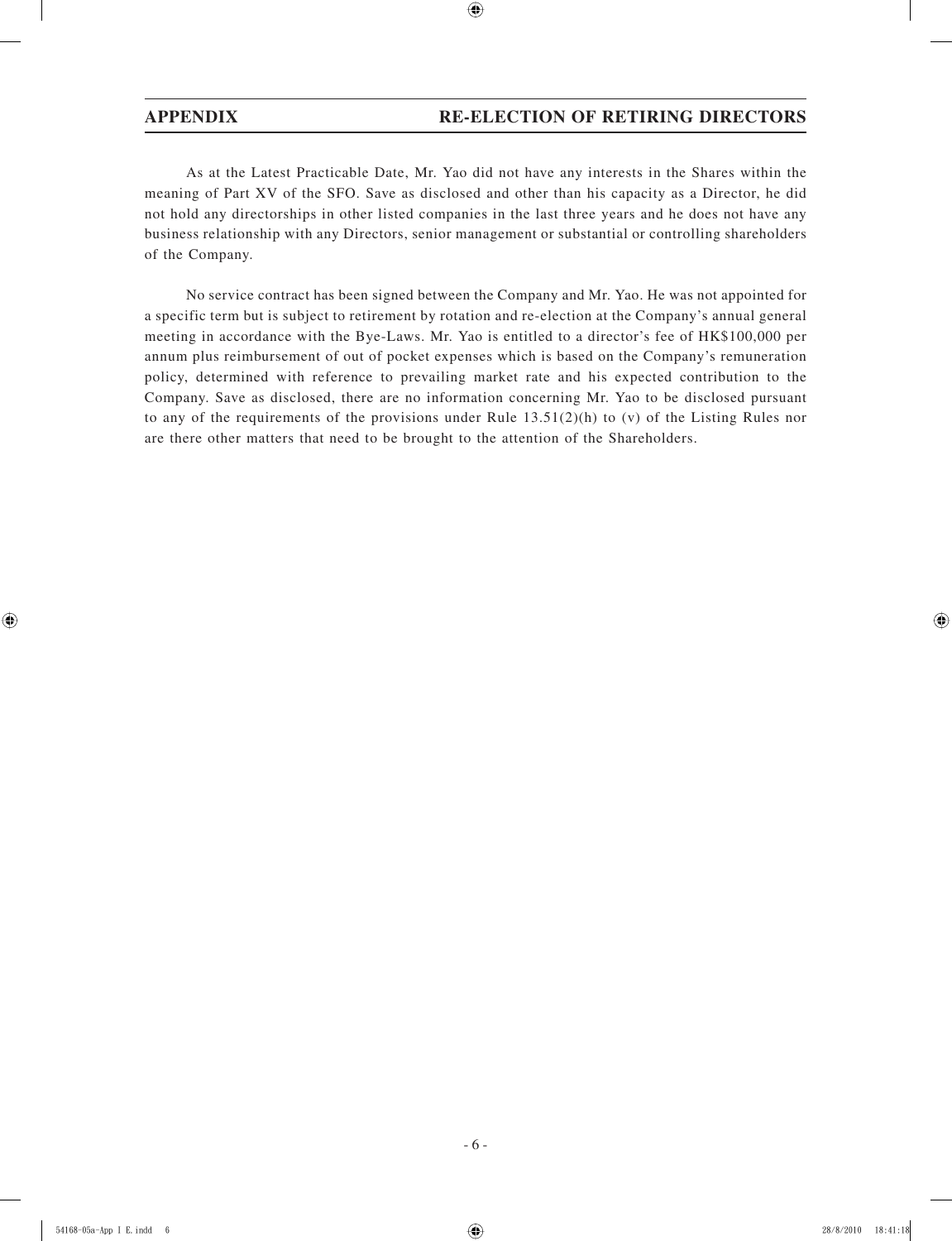## **NOTICE OF ANNUAL GENERAL MEETING**



# **SHUN CHEONG HOLDINGS LIMITED 順昌集團有限公司\***

*(Incorporated in Bermuda with limited liability)* **(Stock Code: 650)**

**NOTICE IS HEREBY GIVEN** that the Annual General Meeting (the "Meeting") of Shun Cheong Holdings Limited (the "Company") will be held at Suite 2302, Wing On Centre, 111 Connaught Road Central, Hong Kong on Thursday, 30 September 2010, at 10 a.m. for the following purposes:

- 1. To receive and adopt the audited Consolidated Financial Statements and Reports of the Directors and the Auditors for the year ended 31 March 2010.
- 2. a) To re-elect the following persons as independent non executive directors of the Company:
	- i) Mr. Palaschuk Derek Myles
	- ii) Mr. Yao Xusheng
- 2. b) To authorise the board of directors to fix the directors' remuneration.
- 3. To re-appoint Ernst & Young as Auditors of the Company and authorise the board of directors to fix their remuneration.
- 4. To consider as special business and, if thought fit, pass with or without amendments the following resolution as an Ordinary Resolution of the Company:

### "**THAT**

- (a) subject to sub-paragraph (b) of this resolution, the exercise of the directors of the Company during the Relevant Period (as hereinafter defined) of all the powers of the Company to allot, issue and deal with additional shares in the capital of the Company and to make or grant offers, agreements and options, including warrants and securities convertible or exercisable into shares of the Company, which might require the exercise of such powers either during or after the Relevant Period, be and is hereby generally and unconditionally approved;
- $For$  *identification purposes only*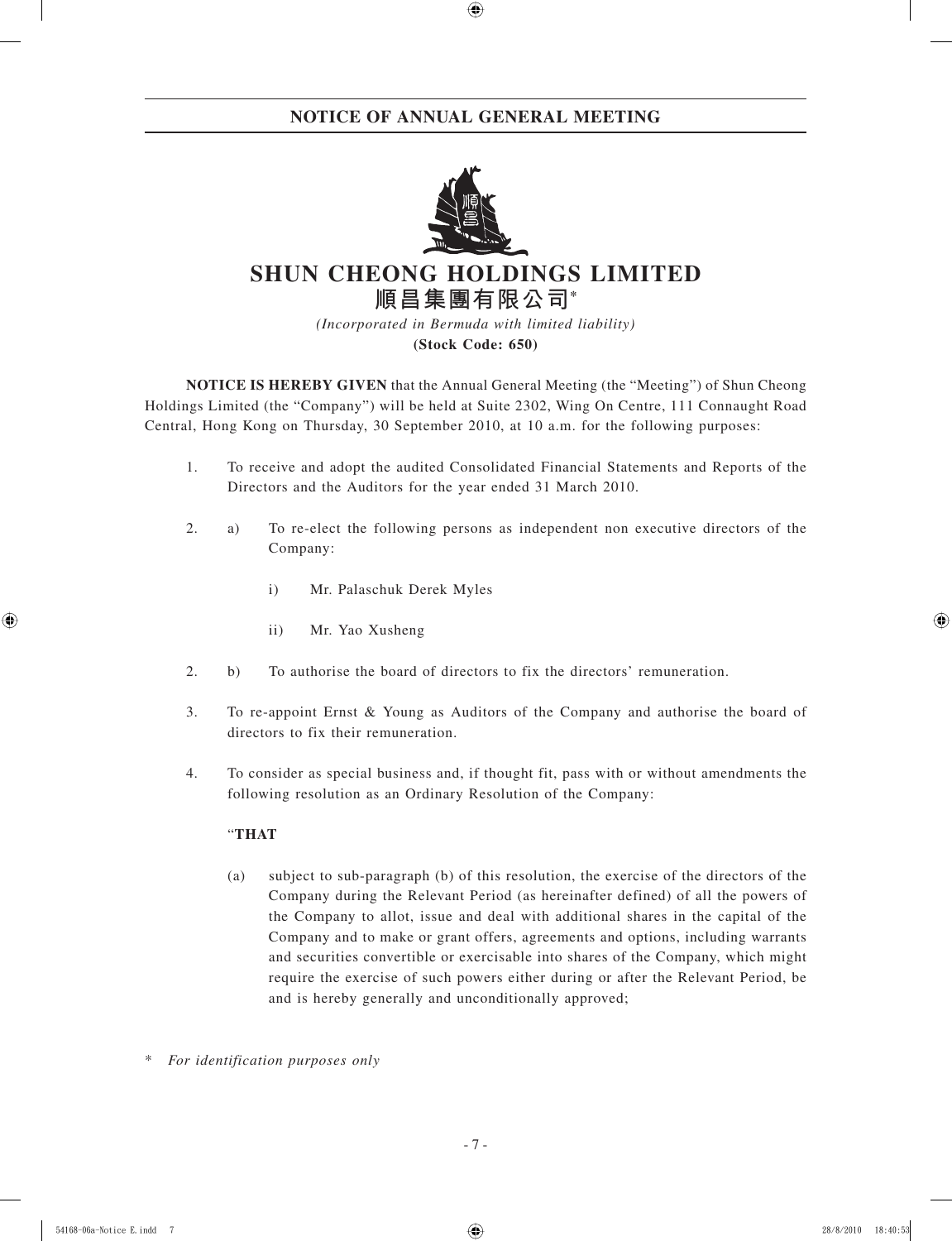## **NOTICE OF ANNUAL GENERAL MEETING**

- (b) the aggregate nominal amount of the share capital allotted or agreed conditionally or unconditionally to be allotted (whether pursuant to an option or otherwise) by the directors of the Company pursuant to the approval in sub-paragraph (a) of this resolution, otherwise than pursuant to a Rights Issue (as hereinafter defined) or the exercise of subscription of conversion rights under the terms of any warrants of the Company or any securities which are convertible or exercisable into shares of the Company or any share option scheme or any scrip dividends or similar arrangement providing for the allotment of shares in lieu of the whole or part of a dividend on shares of the Company in accordance with the Bye-laws of the Company or a specific authority granted by the shareholders of the Company in general meeting, shall not exceed 20% of the aggregate nominal amount of the issued share capital of the Company on the date of this resolution and this approval shall be limited accordingly; and
- (c) for the purpose of this resolution:

"Relevant Period" means the period from the passing of the resolution until whichever is the earliest of:

- (i) the conclusion of the next annual general meeting of the Company;
- (ii) the expiration of the period within which the next annual general meeting of the Company is required by the Bye-laws of the Company or any applicable law to be held; and
- (iii) the date on which the authority set out in this resolution is revoked or varied by an ordinary resolution in general meeting.

"Rights Issue" means an offer of shares in the Company, or any offer of warrants, options or other securities giving rights to subscribe for shares in the Company, open for a period fixed by the directors of the Company to holders of shares on the register on a fixed record date in proportion to their then holdings of such shares (subject to such exclusions or other arrangements as the directors of the Company, after making enquiry, may deem necessary or expedient in relation to fractional entitlements or having regard to any restrictions or obligations under the law of, or the requirements of, any recognised regulatory body or any stock exchange in any territory outside Hong Kong)."

> By Order of the Board **Shun Cheong Holdings Limited Cao Jing** *Executive Chairman*

Hong Kong, 31 August 2010